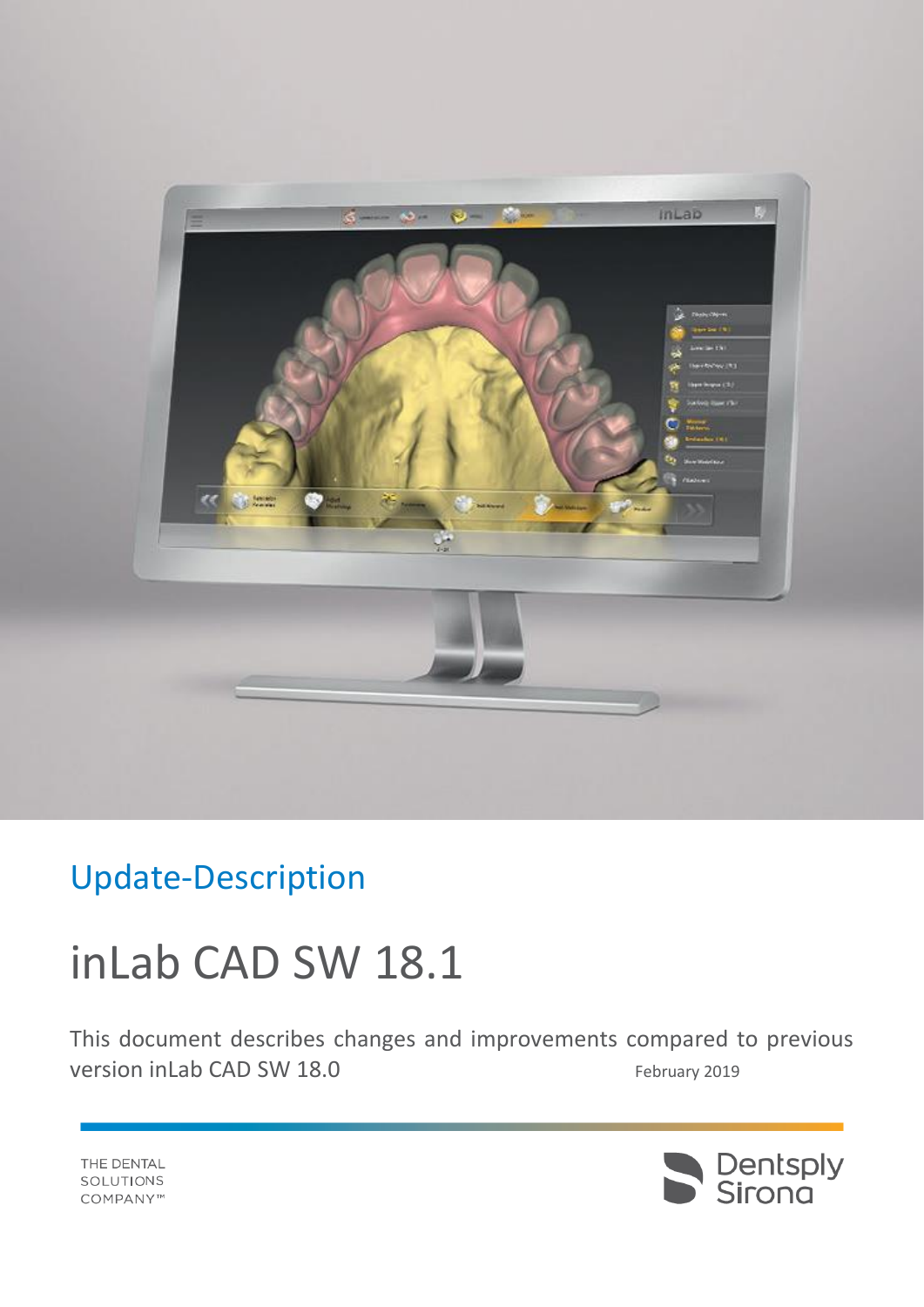## General:

#### Support for the implementation of the new GDPR

If a support zip is created the case information (patient name, dentist name) will be anonymized automatically. Conformity with the new GDPR will be given in any case.

#### Lab-to-Lab-process

From version 18.0 of the inLab SW, scan and design data can also be sent to other laboratories via the Sirona Connect Portal. In random cases it wasn´t possible to open the file, this was corrected.

#### Integration of attachments

Dentsply Sirona (Extratec, Deguplast) Alphadent/CEKA (Preci vertix)

#### Transmission of scan data to Atlantis<sub>TM</sub> is improved

For cases with ATLANTIS additional implant information can be selected in the administration phase.

#### Screw channels will remain during export

Screw channels will remain also for 1-to-1-copy crown during export to inLab CAM

#### Virtual seated abutments and model design in inLab Model

For virtually seated abutments, no model could be created in inLab Model so far. This has been improved so that it is now possible to create a model in the most cases.

#### Improved stump geometries for multilayer gingiva



#### New materials

- CEREC Zirconia+, Denstyply Sirona (für MC XL)
- ProArt CAD Splint (Disc), Ivoclar Vivadent
- ProArt CAD Wax (Disc), Ivoclar Vivadent

#### Changed materials

- Sirona renamed to Dentsply Sirona
- Extra fine grinding available for IVOCLAR e.max CAD Abutment and VITA Enamic IS
- Kuraray Noritake Avencia (Japan) available on the inLab MC X5
- Ivoclar Vivadent Tetric available on the inLab MC X5

#### New TiBase/Scanbody

Note: Not available for USA

- Scanpost for MIS Implants
	- 'CN-SPS10 C1 NP'
	- 'VN-SPS10 V3 NP'
	- 'CS-SPS10 C1/V3 SP'
	- 'CW-SPS10 C1 WP'
	- 'MN-SPS10 INT HEX NP'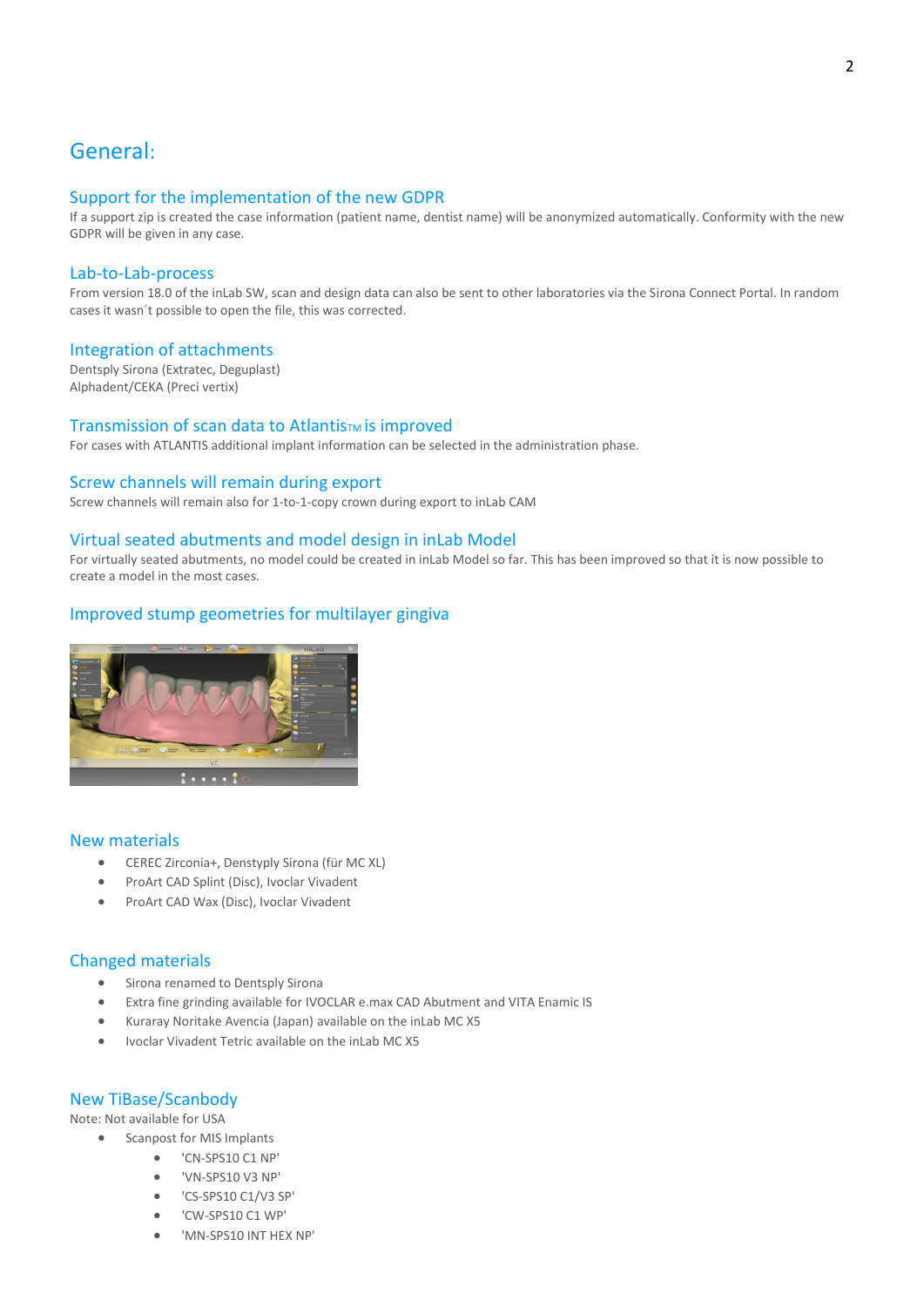- 'MD-SPS10 INT HEX SP'
- 'MW-SPS10 INT HEX WP'

### ATLANTIS new scanbodies FLO, FLO-S

| Vendor             | Implant               | <b>FLO</b> | FLO-S                         |
|--------------------|-----------------------|------------|-------------------------------|
| <b>BioHorizons</b> | external hex 3.5      |            | <b>B031</b>                   |
| <b>BioHorizons</b> | external hex 4.0      |            | B <sub>03</sub> J             |
| <b>BioHorizons</b> | external hex 5.0      |            | B <sub>0</sub> 3 <sub>K</sub> |
| Camlog             | Conelog 3.3           |            | C <sub>0</sub> 1A             |
| Camlog             | Conelog 3.8           |            | CO1B                          |
| Camlog             | Conelog 4.3           |            | C <sub>0</sub> 1C             |
| Camlog             | Conelog 5.0           |            | CO1D                          |
| Noble Biocare      | Conical connection WP | $K-04$     |                               |

 $\overline{\phantom{0}}$ 

#### ATLANTIS new scanbodies IO-FLO

Note: As with FLO, no implant position can be calculated with IO-FLO.

| Vendor             | Implant                   | <b>IO-FLO</b> |
|--------------------|---------------------------|---------------|
| <b>BioHorizons</b> | internal hex 3.5          | $IO-B-01$     |
| <b>BioHorizons</b> | internal hex 4.5          | $IO-B-02$     |
| <b>BioHorizons</b> | internal hex 5.7          | $IO-B-03$     |
| Biomet 3i          | Certain 3.4               | $IO-F-01$     |
| Biomet 3i          | Certain 4.1               | $IO-F-02$     |
| Biomet 3i          | Certain 5.0               | $IO-F-02$     |
| Biomet 3i          | Certain 6.0               | $IO-F-02$     |
| Camlog             | screw/root-line 3.3       | $IO-N-01$     |
| Camlog             | screw/root-line 4.3       | $IO-N-03$     |
| Camlog             | screw/root-line 5.0       | $IO-N-04$     |
| Camlog             | screw/root-line 6.0       | $IO-N-04$     |
| Camlog             | Conelog 3.3               | $IO - Q - 01$ |
| Camlog             | Conelog 3.8               | $IO - Q - 02$ |
| Camlog             | Conelog 4.3               | $IO - Q - 02$ |
| Camlog             | Conelog 5.0               | $IO-Q-03$     |
| Dentsply Sirona    | Ankylos C/X               | $IO-L-01$     |
| Dentsply Sirona    | Osseospeed EV 3.0         | $IO-P-01$     |
| Dentsply Sirona    | Osseospeed EV 3.6         | $IO-P-02$     |
| Dentsply Sirona    | Osseospeed EV 4.2         | $IO-P-03$     |
| Dentsply Sirona    | Osseospeed EV 4.8         | $IO-P-04$     |
| Dentsply Sirona    | Osseospeed EV 5.4         | $IO-P-05$     |
| Dentsply Sirona    | Osseospeed Profile EV 4.2 | $IO-P-06$     |
| Dentsply Sirona    | Osseospeed Profile EV 4.8 | $IO-P-07$     |
| Dentsply Sirona    | Osseospeed TX Profile     | $IO-C-04$     |